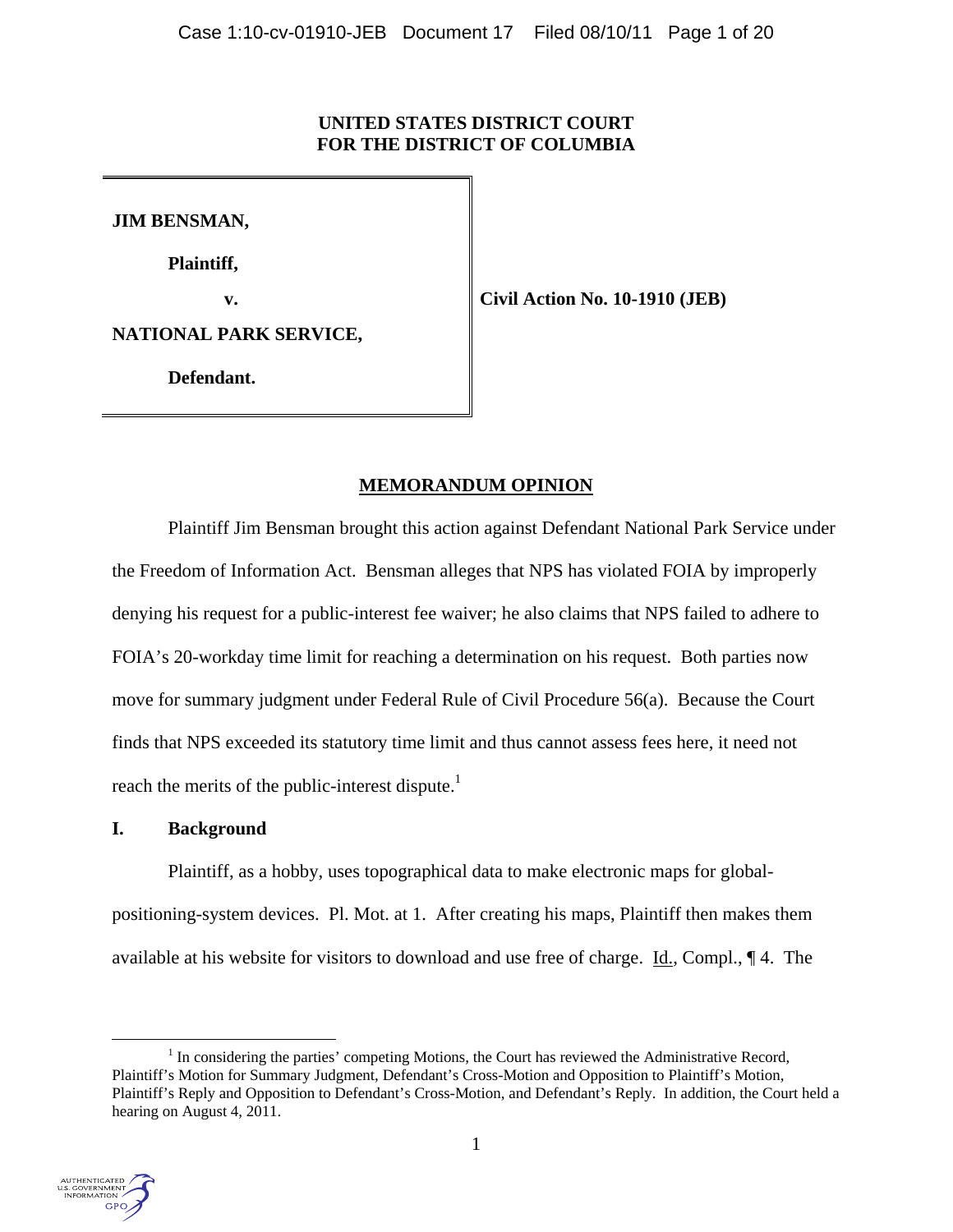## Case 1:10-cv-01910-JEB Document 17 Filed 08/10/11 Page 2 of 20

data Plaintiff uses to create his GPS maps is typically obtained from "numerous . . . federal, state, and local agencies by simply asking for it and explaining what it [will] be used for." Id. at 2.

 Bensman became interested in acquiring similar data for lands maintained by Ozark National Scenic Riverways, a bureau managed by NPS, which is housed within the Department of the Interior. See Compl., ¶ 8. Plaintiff subsequently had phone and email conversations with NPS employees regarding the park data, but was unable to procure the desired information. Id., ¶ 7. After these unsuccessful attempts to have the data released to him, Bensman submitted a formal FOIA request to NPS on November 17, 2009, for "[a]ny and all trail data" and "[a]ny data for building locations, put ins, camping areas, parking, etc. that the NPS may have" for the relevant parklands. App. to Pl. Mot. at 1-2 ("Request"). The Request also sought a publicinterest fee waiver for the records under 5 U.S.C. § 552(a)(4)(A)(iii), which requires an agency to "furnish[] [records] without any charge or at a [reduced] charge," where a requester demonstrates that "disclosure of the information . . . is likely to contribute significantly to public understanding of the operations or activities of the government and is not primarily in the commercial interest of the requester." In support of his fee-waiver request, Bensman "explain[ed] that he had no commercial interest in the files, and that releasing them served a public interest since he provides the maps he makes with this information to thousands of people free of charge." Pl. Mot. at 3.

 Defendant responded on December 4, 2009, acknowledging receipt of Plaintiff's November 17 Request, assigning him a Request Number, and addressing the issue of a publicinterest fee waiver. App. to Pl. Mot. at 5-6 ("Letter"). The Letter asserted that the information Plaintiff had provided in connection with his fee-waiver request "is not sufficient justification to qualify for a fee waiver under the Department of the Interior's (DOI) FOIA regulations," and it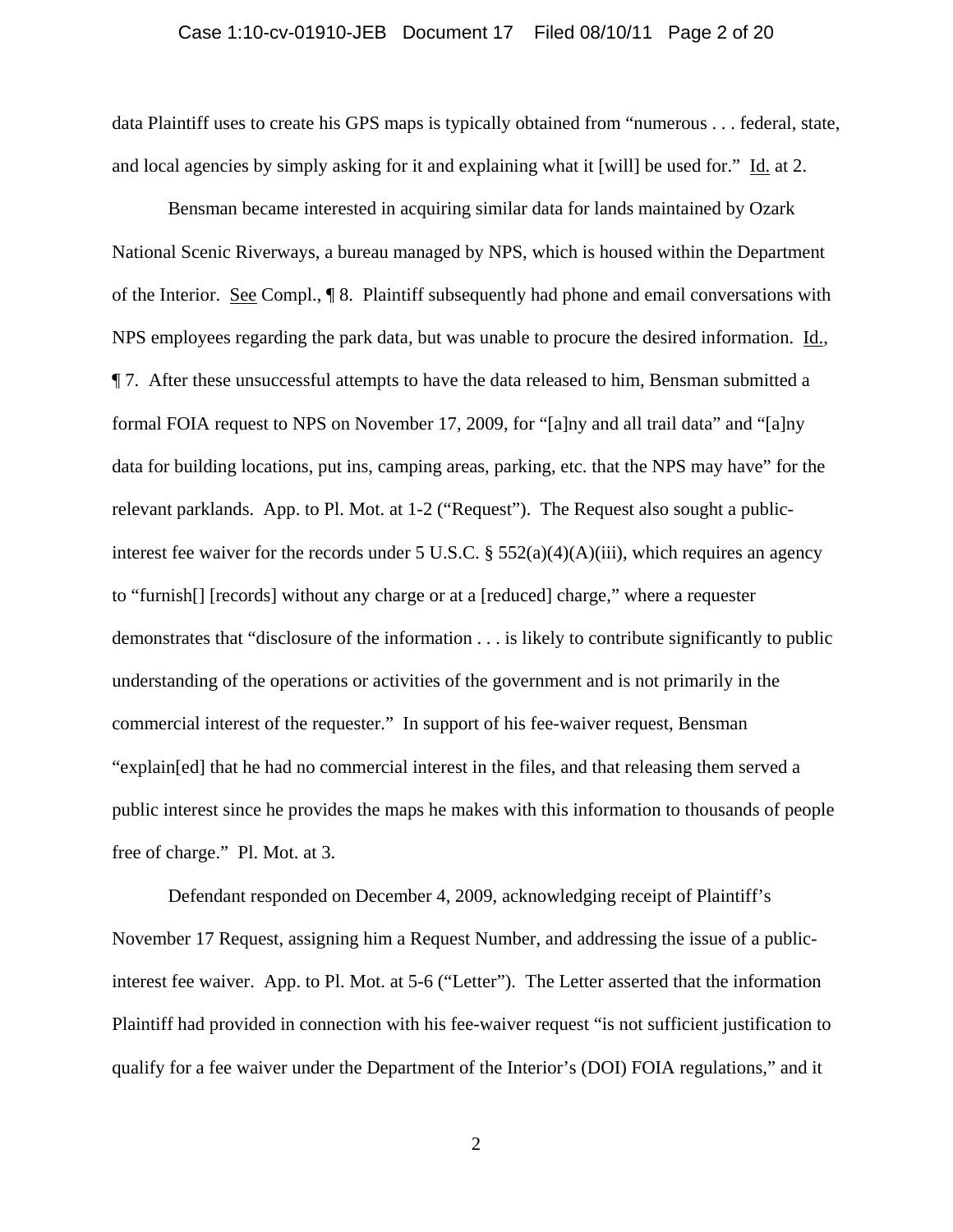referenced 43 C.F.R. Part 2, Appendix D. Id. at 5. Defendant "agree[d] that the records

[Plaintiff requested were] not primarily in [his] commercial interest," but asked him to "provide

additional information to justify [his] fee waiver request." Id. at 5-6. The Letter included

suggestions on how Bensman could better formulate his fee-waiver request. Id. In pertinent

part, the Letter asked him to:

- 1) Explain how the records you seek will be meaningfully informative with respect to the agency's operations and activities. Records must be sought for their informative value with respect to specifically identified government operations or activities; a request for access to records for their intrinsic informational content alone would not satisfy this threshold consideration.
- 2) Explain how and to whom you intend to disseminate the information and how you intend to use the information to contribute to public understanding. Passively making records available to anyone who might seek access to them does not meet the burden of demonstrating with particularity that the information will be communicated to the public.
- 3) Explain how release of the requested records will contribute significantly to public understanding. For example, is the information being disclosed new; does the information confirm or clarify data released previously; and is the information publicly available. Explain how disclosure will increase the level of public understanding that existed prior to disclosure.

Id. Such additional information would "assist [NPS] in making a decision on [Bensman's] request for a fee waiver[.]" Id. at 5. The Letter finally directed Bensman to "provide [such] additional information to justify [his] fee waiver request or written assurance of [his] willingness to pay all fees (or specify the maximum amount that [he is] willing to pay for the bureau to process [his] request)." Id. at 6. "This [would] allow [NPS] to begin processing [Bensman's] request for records while considering [his] fee waiver request." Id.

Three days later, on December 7, 2009, Plaintiff replied to NPS's Letter. App. to Pl.

Mot. at 7 ("Response"). The Response expressed Plaintiff's frustration over the "time and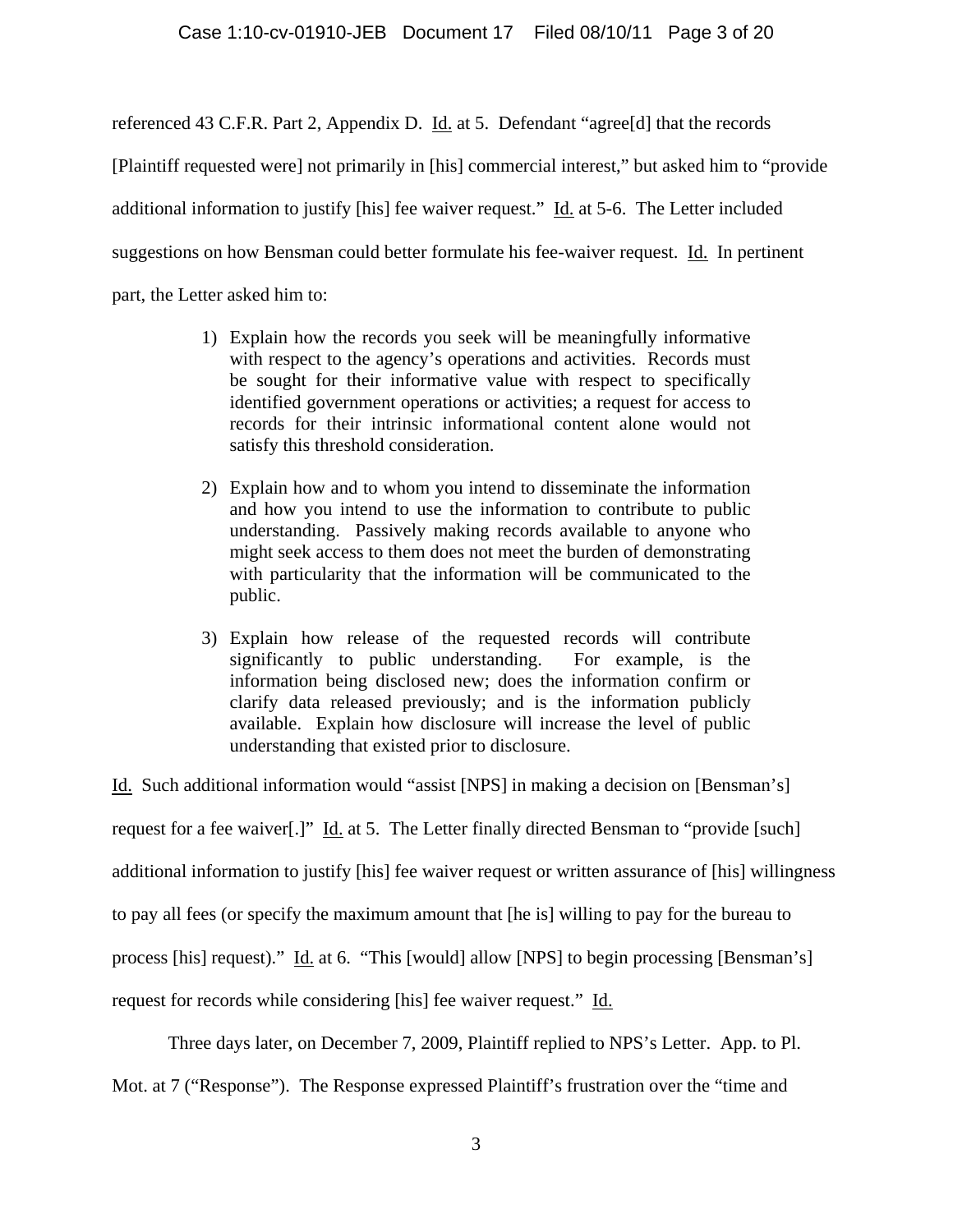government resources [he believed were] being wasted" handling his request, but he agreed to

"answer [NPS's] questions anyway." Id. Bensman accordingly expanded his earlier fee-waiver

justification to include:

- 1) The NPS builds and maintains trails and other facilities. The data I am seeking will inform the location of trails and other NPS facilities so the taxpayers can find and enjoy what their tax dollars paid for.
- 2) As I pointed out in my request, I do more than make the data passively available. I post it on the Internet where thousands of people have already downloaded it. When I update the maps with new data, I send out emails letting people know the new maps are available. Since thousands of people have already downloaded and installed the maps on their GPS, there is an established record of my disseminating the data.
- 3) It will significantly increase public understanding as the public will have the ability to see where the trails their tax dollars have paid for are located when using their Garmin GPS.

## Id.

 Defendant sent a second letter to Plaintiff on January 7, 2010, indicating that "a recommendation on [his] fee waiver request was forwarded to the Department of the Interior (DOI) Solicitor s [*sic*] Office in Denver." App. to Pl. Mot. at 8 ("Initial Denial"). The correspondence further explained that the Solicitor's Office had "not yet completed review of [NPS's] recommendation due to the need to further research fee waiver regulations and case law"; however, Defendant "hope[ed] to have a final determination . . . within the next 5 workdays[,]" and advised Plaintiff of his "right to treat [the] delay as a denial of [his] request." Id. Bensman submitted an appeal of the Initial Denial on January 10, 2010, in which he complained about the delay and accused NPS of "violat[ing] FOIA by not responding in the time required" by 5 U.S.C.  $\S$  552(a)(6)(A)(i). App. to Pl. Mot. at 10 ("First Appeal"). He also referenced 5 U.S.C. § 552(a)(4)(A)(viii), arguing that NPS was required to release the relevant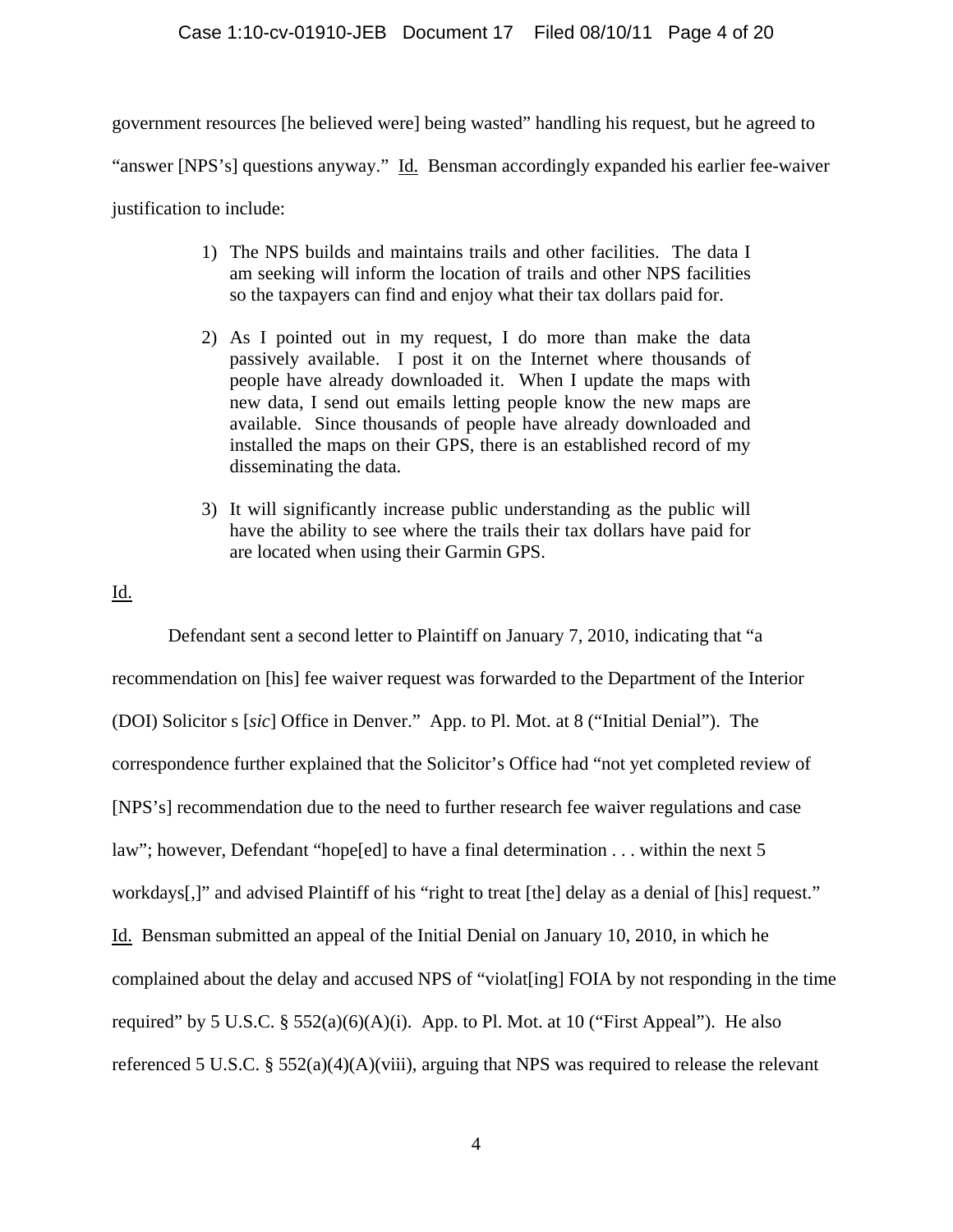## Case 1:10-cv-01910-JEB Document 17 Filed 08/10/11 Page 5 of 20

records to him at no cost because it had not reached a determination within FOIA's 20-workingday time limit. Id. at 10-11.

 Seven months later, on August 17, 2010, Defendant sent two additional documents to Plaintiff. The first formally denied Plaintiff's November 17 Request because NPS "[did] not believe [Plaintiff] provided sufficient substantiation that release of the requested records is likely to contribute significantly to the public understanding of the operations and activities of the Government." App. to Pl. Mot. at 12 ("Determination"). The Determination also informed Bensman of his right to appeal the denial of his fee-waiver request and included a \$1,387.20 fee estimate and additional instructions if he still wished to obtain the relevant records. Id. at 13.

 The second August 17 communication from NPS denied Plaintiff's First Appeal. App. to Pl. Mot. at 15-17 ("First Appeal Denial"). The First Appeal Denial responded to Bensman's claim that NPS was required to release the requested records to him at no cost for allegedly failing to adhere to FOIA's 20-working-day time limit. Id. NPS dismissed Bensman's argument, asserting that "the 20 workday time limit only applies to those requests that are made in accordance with an agency's published FOIA regulations," and "does not begin to run until all issues regarding processing fees are resolved." Id. at 16. "In order to resolve all issues regarding fees," the First Appeal Denial averred, "the regulations require a FOIA requester to either provide adequate justification to support his entitlement to a fee waiver or provide his written assurance that he will pay the fees associated with processing the FOIA request." Id.

 According to NPS, Bensman had provided neither "adequate justification to support [his] entitlement to a fee waiver," nor "written assurance that [he] would pay the fees associated with processing the FOIA request." Id. "Because of this," the Denial declared, "all issues regarding fees have not been resolved . . . ." Id. NPS further reasoned that Bensman did "not submit[] a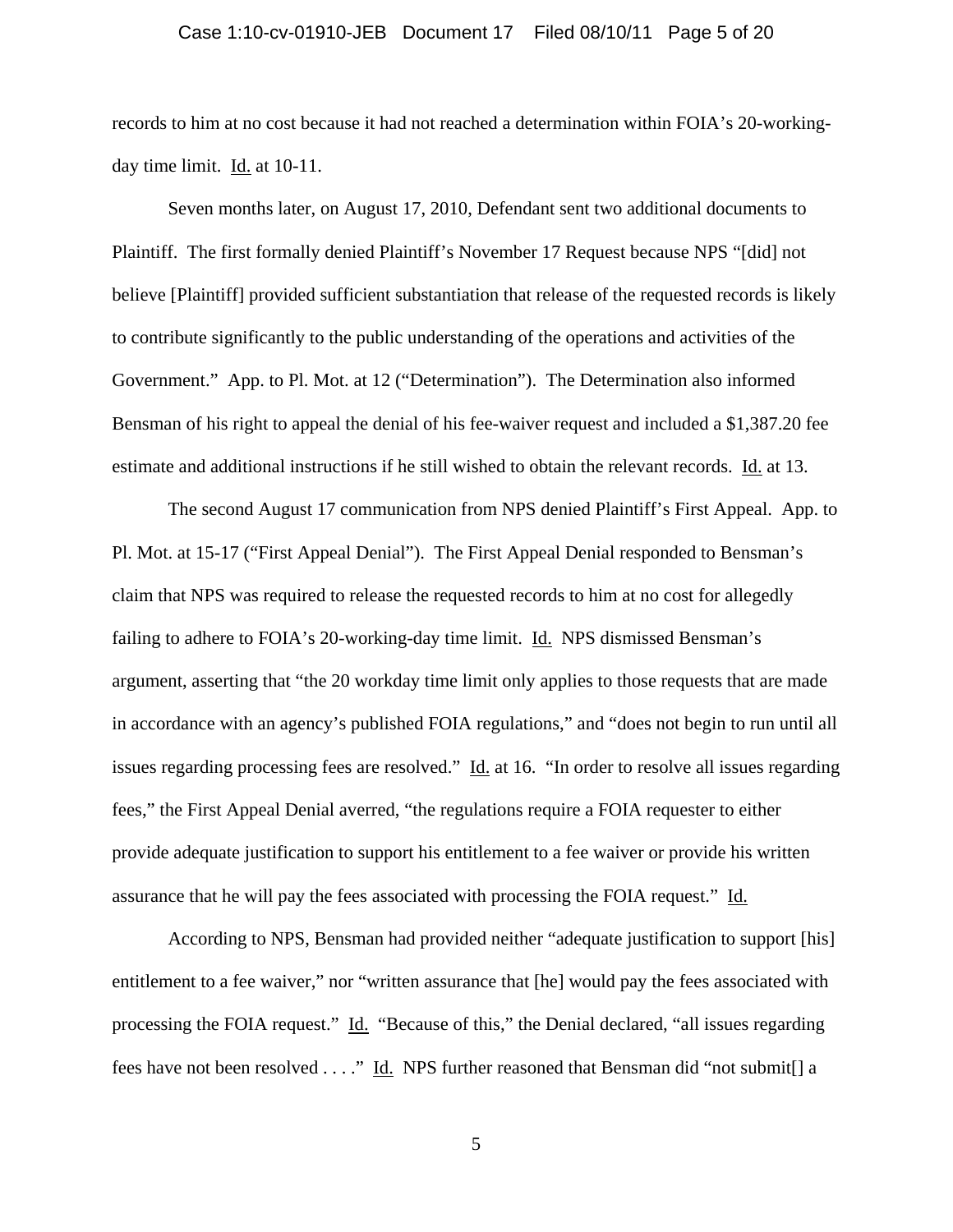## Case 1:10-cv-01910-JEB Document 17 Filed 08/10/11 Page 6 of 20

request 'in accordance with an agency's published FOIA regulations,'" and thus FOIA's time limit "does not apply to [his] November 17, 2009, FOIA request." Id. (no citation in original). The First Appeal Denial concluded, on this basis, that "the section of the FOIA that precludes an agency from assessing search fees if it fails to comply with [FOIA's] time limit also does not apply" to Bensman's request. Id.

 Plaintiff subsequently filed an additional appeal challenging NPS's Determination on September 7, 2010. App. to Pl. Mot. at 18-21 ("Second Appeal"). Bensman's Second Appeal first challenged NPS's substantive arguments for denying his fee-waiver request; it then reasserted his position that "FOIA prohibits [charging him fees] due to [NPS's] failure to comply with deadlines." Id. at 19. Plaintiff also argued that NPS failed to rule on his First Appeal within the statutory time limit, thus constituting an additional unmet deadline for which search fees could not be assessed under FOIA. Id. The Second Appeal further expressed Bensman's confusion regarding NPS's denial of his First Appeal because it "appear[ed] to be saying this 20 working day period began [the day NPS] denied [his] request." Id. at 20. Plaintiff again referenced 5 U.S.C. § 552(a)(6)(A)(ii) in support of his position that NPS exceeded FOIA's time limits in reaching determinations on both his Request and First Appeal. Id. Bensman asked NPS to "please clarify" whether his interpretation of the First Appeal Denial was correct, in case he was "missing some important point." Id.

 NPS denied Plaintiff's Second Appeal on October 12, 2010. App. to Pl. Mot. at 22-30 ("Second Appeal Denial"). While the Second Appeal Denial may have discussed the denial of Plaintiff's request for a fee waiver, certain issues regarding the duration and cost of search time, Bensman's allegation that FOIA prohibits charging him fees, and an issue concerning NPS's obligation to provide Plaintiff with information regarding judicial review, the Denial failed to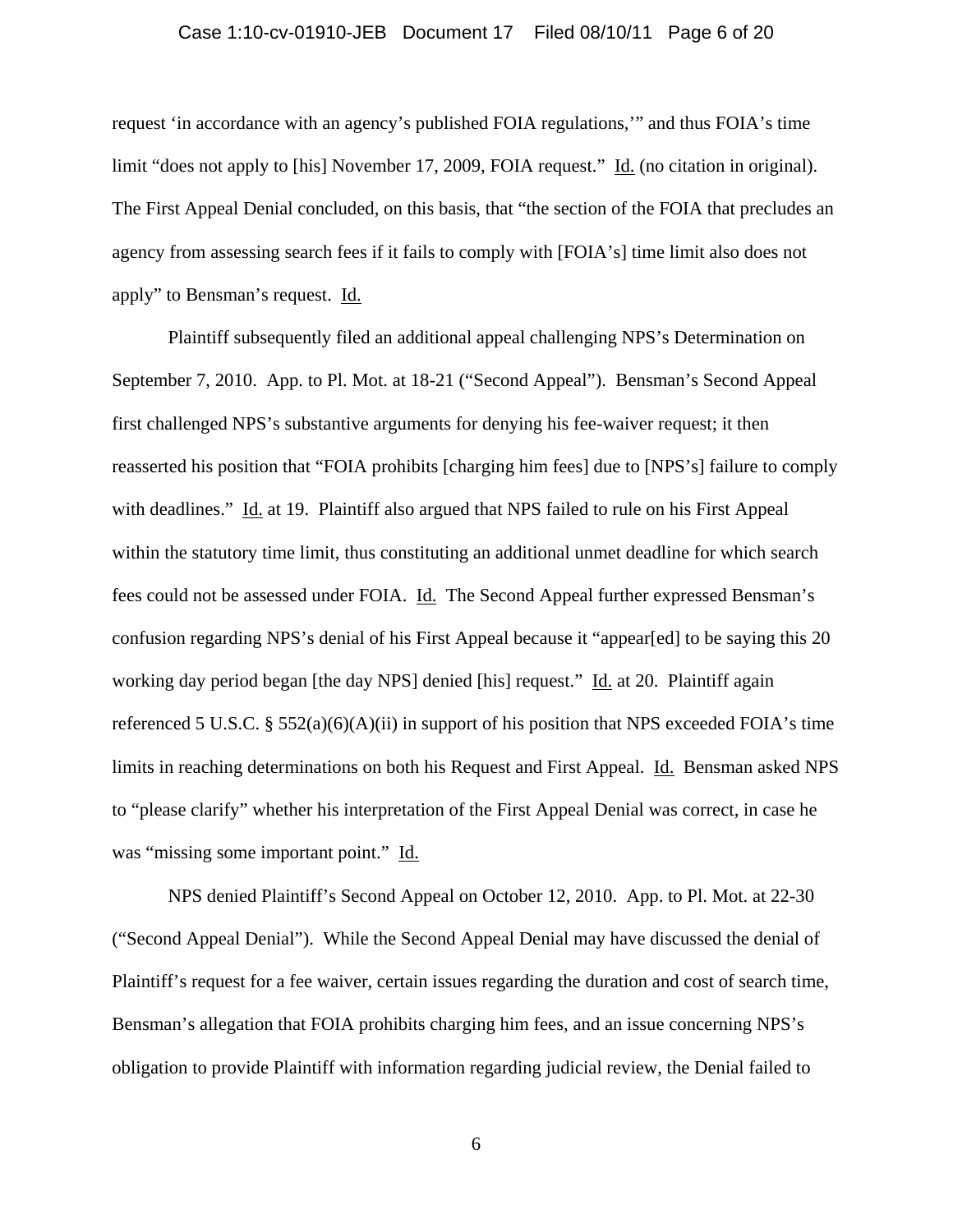## Case 1:10-cv-01910-JEB Document 17 Filed 08/10/11 Page 7 of 20

address Bensman's central argument regarding time limits, noting cursorily that "[t]he Department rendered its decision on that appeal on August 17, 2010, and finds no basis to revisit that matter." Id. at 29. The Second Appeal Denial concluded by advising Bensman of his "right to seek judicial review of th[e] decision . . . ." Id. at 30.

Plaintiff subsequently brought this lawsuit against NPS under 5 U.S.C. §§ 552(a)(4)(B). Both parties now move for summary judgment. The suit concerns only the issue of whether Defendant properly handled Plaintiff's fee-waiver request; it does not address the documents themselves. As the Court finds that NPS exceeded FOIA's 20-working-day time limit with respect to both Plaintiff's Request and First Appeal, Defendant cannot assess fees for its search. This determination renders moot the question of whether Plaintiff adequately justified his publicinterest contribution under FOIA.

## **II. Legal Standard**

Summary judgment is normally granted if "the movant shows that there is no genuine dispute as to any material fact and the movant is entitled to judgment as a matter of law." FED. R. CIV. P. 56(a); see also Anderson v. Liberty Lobby, Inc., 477 U.S. 242, 247-48 (1986); Holcomb v. Powell, 433 F.3d 889, 895 (D.C. Cir. 2006). The mere existence of a factual dispute, by itself, is insufficient to bar summary judgment. Liberty Lobby, 477 U.S. at 248. To be material, the factual assertion must be capable of affecting the substantive outcome of the litigation; to be genuine, the issue must be supported by sufficient admissible evidence that a reasonable trier of fact could find for the non-moving party. Laningham v. U.S. Navy, 813 F.2d 1236, 1241 (D.C. Cir. 1987); Liberty Lobby, 477 U.S. at 251-52 (holding that the court must determine "whether the evidence presents a sufficient disagreement to require submission to a jury or whether it is so one-sided that one party must prevail as a matter of law").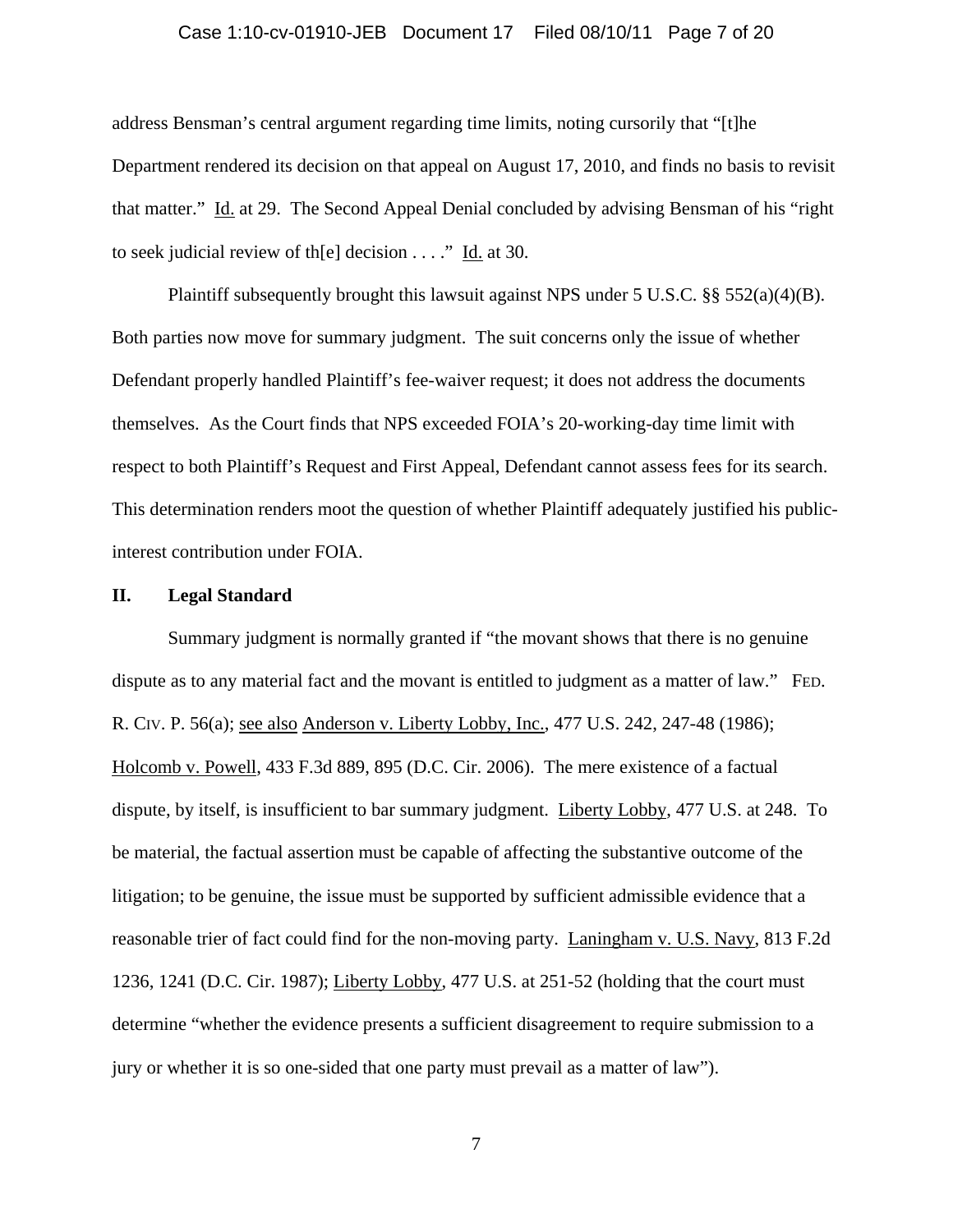## Case 1:10-cv-01910-JEB Document 17 Filed 08/10/11 Page 8 of 20

Although styled Motions for Summary Judgment, the pleadings in this case more accurately seek the Court's review of administrative decisions. The standard set forth in Rule 56(c), therefore, does not apply because of the limited role of a court in reviewing the administrative record. See Sierra Club v. Mainella, 459 F. Supp. 2d 76, 89-90 (D.D.C. 2006) (citing National Wilderness Inst. v. United States Army Corps of Eng'rs, 2005 WL 691775, at \*7 (D.D.C. 2005); Fund for Animals v. Babbitt, 903 F. Supp. 96, 105 (D.D.C. 1995), amended on other grounds, 967 F. Supp. 6 (D.D.C. 1997)). "[T]he function of the district court is to determine whether or not as a matter of law the evidence in the administrative record permitted the agency to make the decision it did." Id. at 90 (internal citations omitted).

Thus, "[i]n any [FOIA] action by a requester regarding the waiver of fees . . . the court shall determine the matter de novo" and review "shall be limited to the record before the agency." 5 U.S.C. § 552(a)(4)(A)(vii); see also Schoenman v. FBI, 604 F. Supp. 2d 174, 188 (D.D.C. 2009) ("In reviewing an agency's determination on a fee waiver issue, a district court must apply a *de novo* standard of review and look only to the administrative record that was before the agency at the time of its decision."); Judicial Watch, Inc. v. Gen. Servs. Admin., 2000 WL 35538030, at  $*4$  (D.D.C. 2000) ("The court may not consider new reasons by the agency that were not advanced in [the record].").

## **III. Analysis**

 Plaintiff maintains that NPS improperly denied his request for a public-interest fee waiver. Even if the denial was not improper, he argues, NPS must nevertheless disclose the requested records at no charge because it failed to satisfy FOIA's 20-working-day time limit for making a determination on his request. Plaintiff specifically relies on two FOIA provisions  $-5$ U.S.C. §§  $552(a)(4)(A)(viii)$  and  $552(a)(6)(A)$  – to support the contention that he is entitled to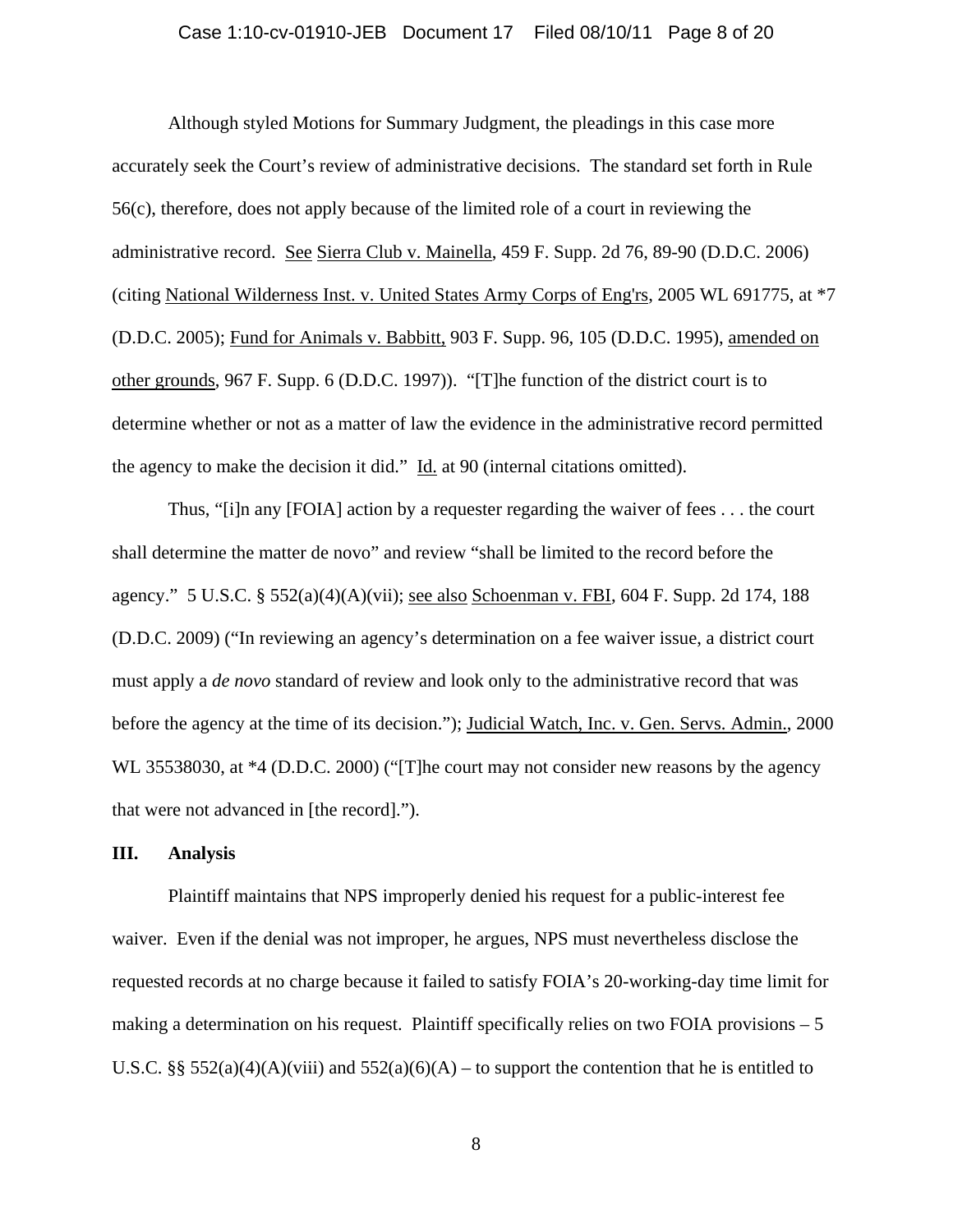## Case 1:10-cv-01910-JEB Document 17 Filed 08/10/11 Page 9 of 20

the records free of cost. Defendant responds that its existing regulations govern the interpretation of the statute; as Plaintiff's position conflicts with such regulations, he cannot prevail. The Court will first discuss the context of the FOIA provisions and regulations at issue before considering the parties' particular arguments.

## A. Legislative History – The OPEN Government Act of 2007

 Congress passed the OPEN Government Act of 2007 ("2007 Amendments") to amend certain sections of FOIA, including the provisions on which Plaintiff relies here. See Pub. L. 110-175, 121 Stat. 2524 (2007) (codified at 5 U.S.C. §§ 552(a)(4)(A) and 552(a)(6)(A)). The legislative history of the 2007 Amendments evinces a strong desire by Congress to curb agencies' delays in processing FOIA requests. See S. Rep. No. 110-59, 110th Cong., 1st Sess. (Apr. 30, 2007). The Senate report explains that the 2007 Amendments "address[] the growing backlog of FOIA requests and restore[] meaningful deadlines for agency action, by ensuring that the 20-day statutory clock runs immediately upon an agency's receipt of a request and by imposing consequences on federal agencies for missing the deadline." Id. at 3 (emphasis added). Indeed, "the major delays encountered by FOIA requestors" were "[c]hief among the problems with FOIA" that Congress sought to remedy by passing the 2007 Amendments. Id. (noting also that "the oldest outstanding FOIA requests date back to 1989 – before the collapse of the Soviet Union").

## B. Statutory Framework

 To obtain information under FOIA, one must first submit a formal request to the agency from which the information is sought. See 5 U.S.C.  $\S$  552(a)(3)(A) ("[E]ach agency, upon any request for records which (i) reasonably describes such records and (ii) is made in accordance with published rules stating the time, place, fees (if any), and procedures to be followed, shall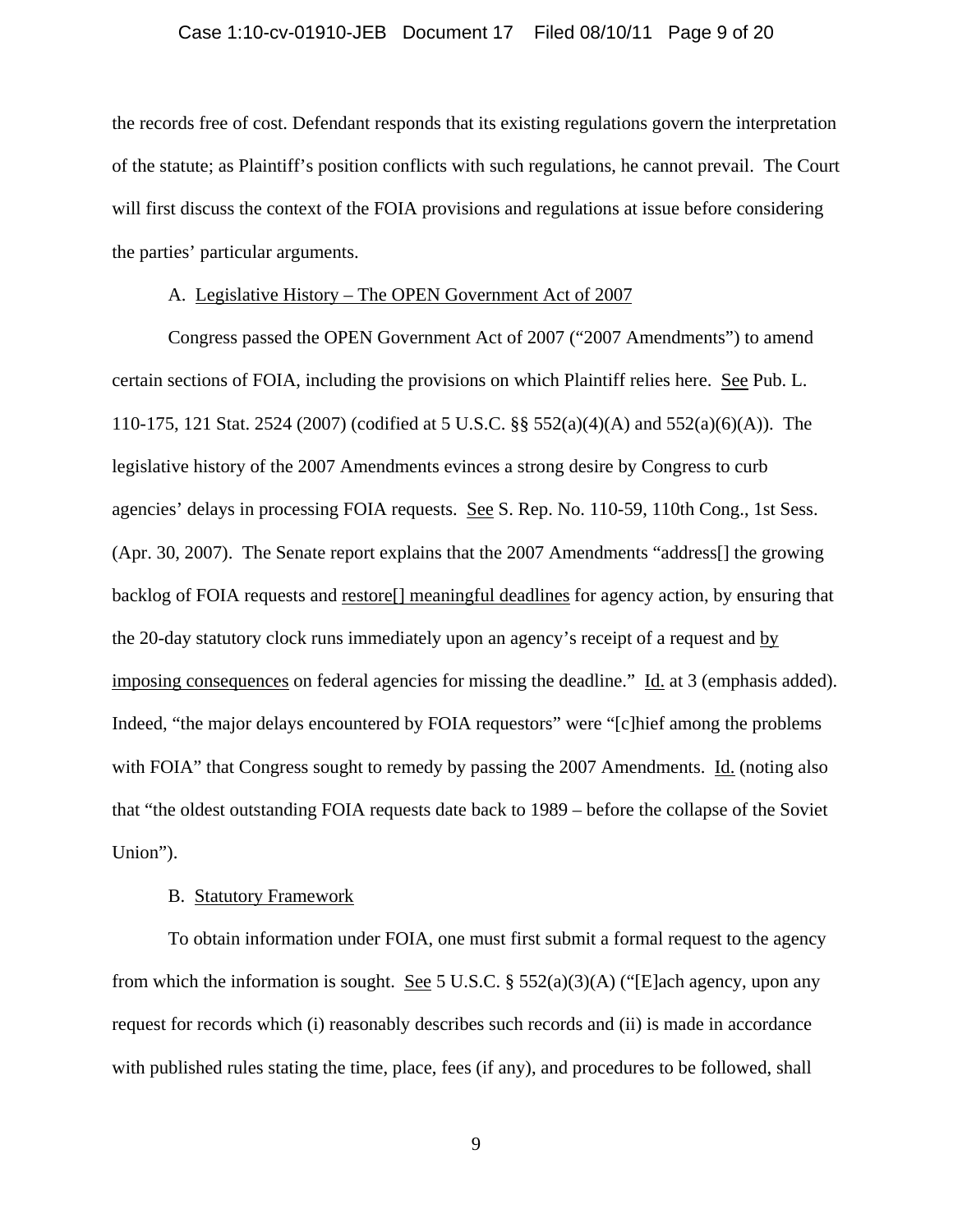## Case 1:10-cv-01910-JEB Document 17 Filed 08/10/11 Page 10 of 20

make the records promptly available to any person."). After an individual submits a request, an agency must "determine within 20 [working] days . . . after the receipt of any such request whether to comply with such request."  $\S 552(a)(6)(A)(i)$ . The agency must also "immediately notify the person making such request of such determination and the reasons therefor, and of the right of such person to appeal to the head of the agency any adverse determination." Id. (emphasis added).

This 20-working-day time limit also applies to any appeal.  $\S 552(a)(6)(A)(ii)$  ("Each agency . . . shall make a determination with respect to any appeal within twenty [working] days . . . after the receipt of such appeal."). As part of the effort to ensure that agencies no longer skirted the statutory time limit, the 2007 Amendments clarify that "[t]he 20-day period under clause (i) shall commence on the date on which the request is first received by the appropriate component of the agency, but in any event not later than ten days after the request is first received by any component of the agency." Id. (emphasis added).

The 2007 Amendments' addition to  $\S$  552(a)(6)(A) further proclaims that "[t]he 20-day period shall not be tolled by the agency except" in two narrow scenarios: "[T]he agency may make one request to the requester for information and toll the 20-day period while it is awaiting such information that it has reasonably requested from the requester,"  $\S 552(a)(6)(A)(ii)(I)$ , and agencies may also toll the statutory time limit "if necessary to clarify with the requester issues regarding fee assessment."  $\S$  552(a)(6)(A)(ii)(II). Congress was likewise direct in its pronouncement that, "[i]n either case, the agency's receipt of the requester's response to the agency's request for information or clarification ends the tolling period." Id. (emphasis added).

 An additional effect of the 2007 Amendments was to impose consequences on agencies that do not act in good faith or otherwise fail to comport with FOIA's requirements. See S. Rep.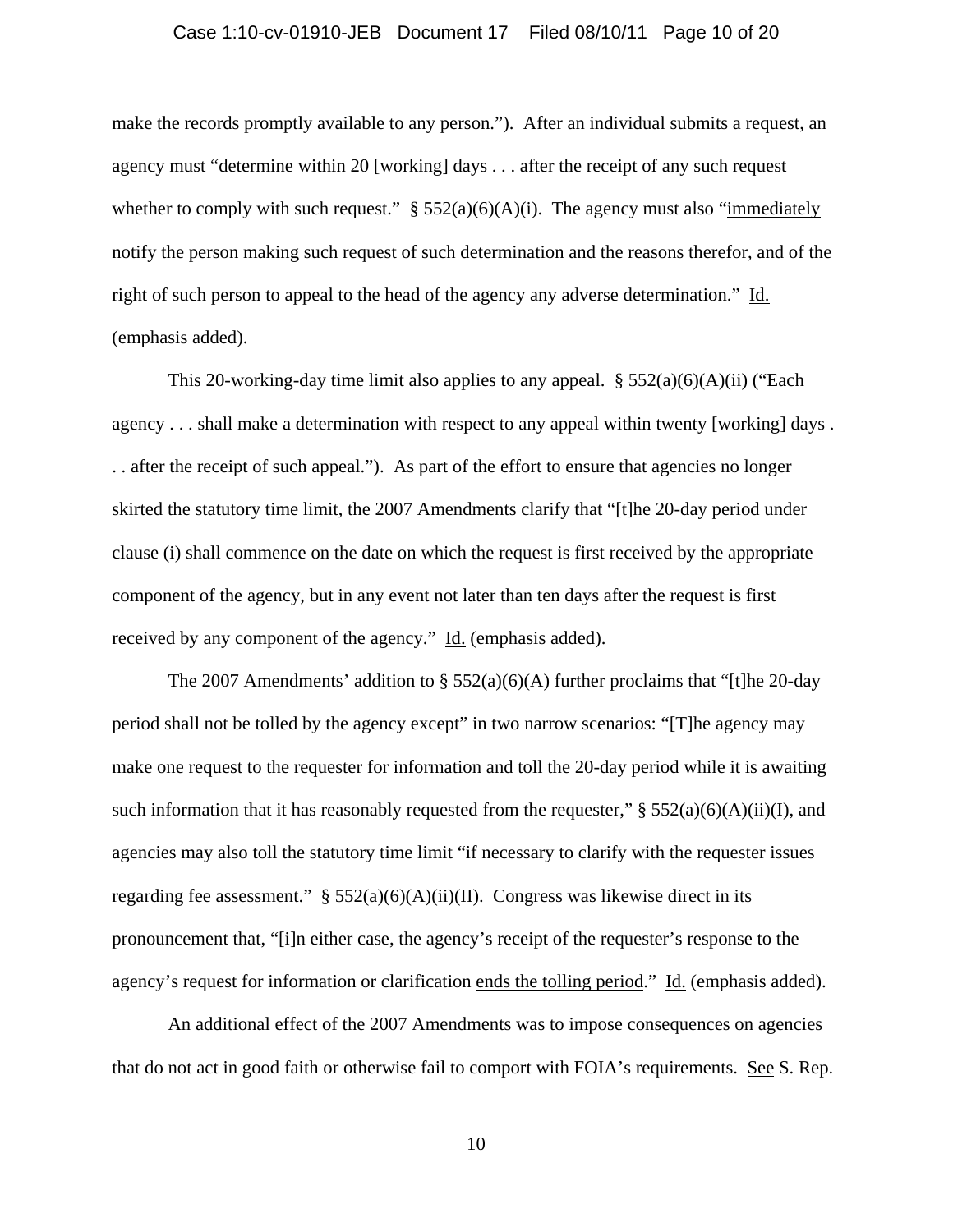No. 110-59. To underscore Congress's belief in the importance of the statutory time limit, the 2007 Amendments declare that "[a]n agency shall not assess search fees . . . if the agency fails to comply with any time limit" of FOIA.  $\S$  552(a)(4)(A)(viii) (emphasis added).

## C. DOI's FOIA Regulations and Guidance

 The most recent revisions to the Department of Interior's FOIA regulations were issued on October 21, 2002. See Revision of the Freedom of Information Act Regulations and Implementation of the Electronic Freedom of Information Act Amendments of 1996, 67 Fed. Reg. 64,527 (Oct. 21, 2002) (to be codified at 43 C.F.R. pt. 2). DOI's regulations, as relevant to this litigation, have thus not been altered since five years before Congress passed the 2007 Amendments substantially revamping several sections of FOIA. The applicable regulations, moreover, as well as DOI's interpretive guidance and memoranda, are themselves internally inconsistent. Some provisions imply, for example, no time limit to resolve fee issues, but require their full resolution before the 20-working-day time limit begins to run against a bureau processing a FOIA request; other provisions, conversely, require bureaus to make determinations on fee-waiver requests within the statutory time period.

 For instance, at the hearing on the Motions, NPS took the position that there is no time limit within which it must decide fee waivers. Indeed, certain regulations imply as much: "The bureau will not begin processing [a] request until the fee issues are resolved." 43 C.F.R. § 2.8(b)(2). This approach, however, flies in the face of other DOI regulations on fee-waiver requests, such as  $\S 2.19(a)$ :

> The bureau will rely on the fee waiver justification you have submitted in your request letter. If you do not submit sufficient justification, your fee waiver request will be denied. The bureau may, at its discretion, communicate with you to request additional information if necessary. However the bureau must make a determination on the fee waiver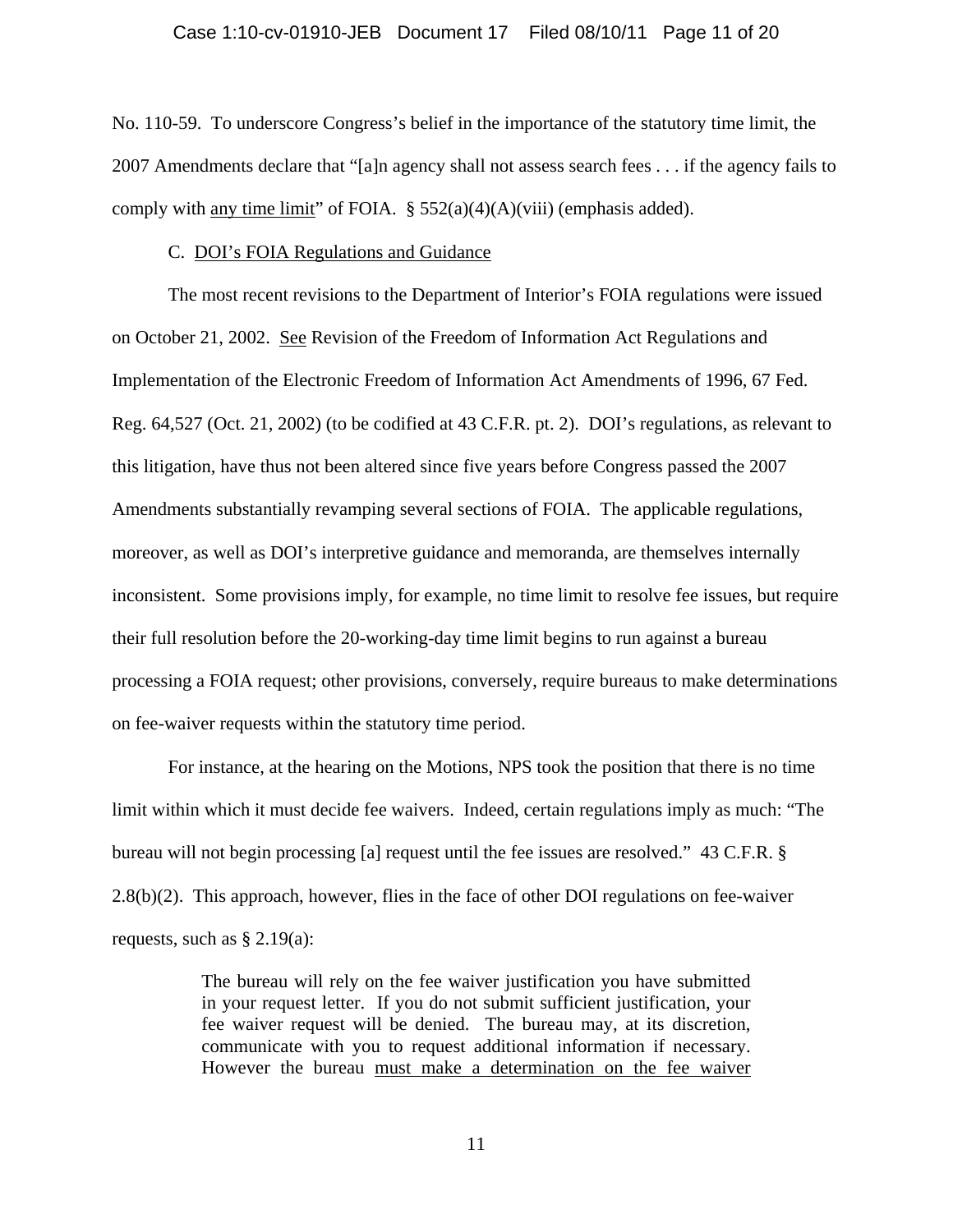## Case 1:10-cv-01910-JEB Document 17 Filed 08/10/11 Page 12 of 20

request within the statutory time limit, even if the agency has not received such additional information.

(Emphasis added).

 Defendant's guidance and policy directives are similarly inconsistent. DOI publishes a FOIA Handbook, for example, that "establishes Departmentwide policies and procedures for administering and implementing FOIA." U.S. DEPARTMENT OF THE INTERIOR, DEPARTMENT MANUAL: FREEDOM OF INFORMATION ACT HANDBOOK, 383 DM 15 (effective Apr. 24, 2004) (available at http://www.doi.gov/foia/foiahandbook.html (last updated on Jan. 22, 2010)) ("Handbook"). In certain places, the Handbook expounds upon DOI's supposed policy that it "will respond to an initial FOIA request no later than 20 workdays after the appropriate bureau FOIA Contact receives the request and it is perfected (i.e., all issues regarding fees and the scope of the request are resolved)." Id. at 3.2(A). A "perfected request" is more thoroughly defined in the Handbook's first chapter as "a FOIA request for records which adequately describes the records sought, which has been received by the FOIA office of the agency or agency component in possession of the records, and for which there is no remaining question about the payment of applicable fees." Id. at 1.5(S). "The 20-workday time limit begins to run the workday after a [perfected] request . . . is received by the FOIA Contact at the bureau office that has the requested records." Id. at  $3.2(A)(1)$ .

 On the other hand, the Handbook states elsewhere that the time limit does apply to fee waiver requests:

> The start of the [20-working-day] time limit may be delayed [if either] (a) [t]he requester has not stated a willingness to pay fees as high as those anticipated[,] [or] (b) [t]he requester has sought a fee waiver and has not indicated a willingness to pay regardless of whether a fee waiver is granted. The delay applies only to the issue of providing a substantive response to the request, as the bureau must decide whether to grant the fee waiver within the statutory time limit.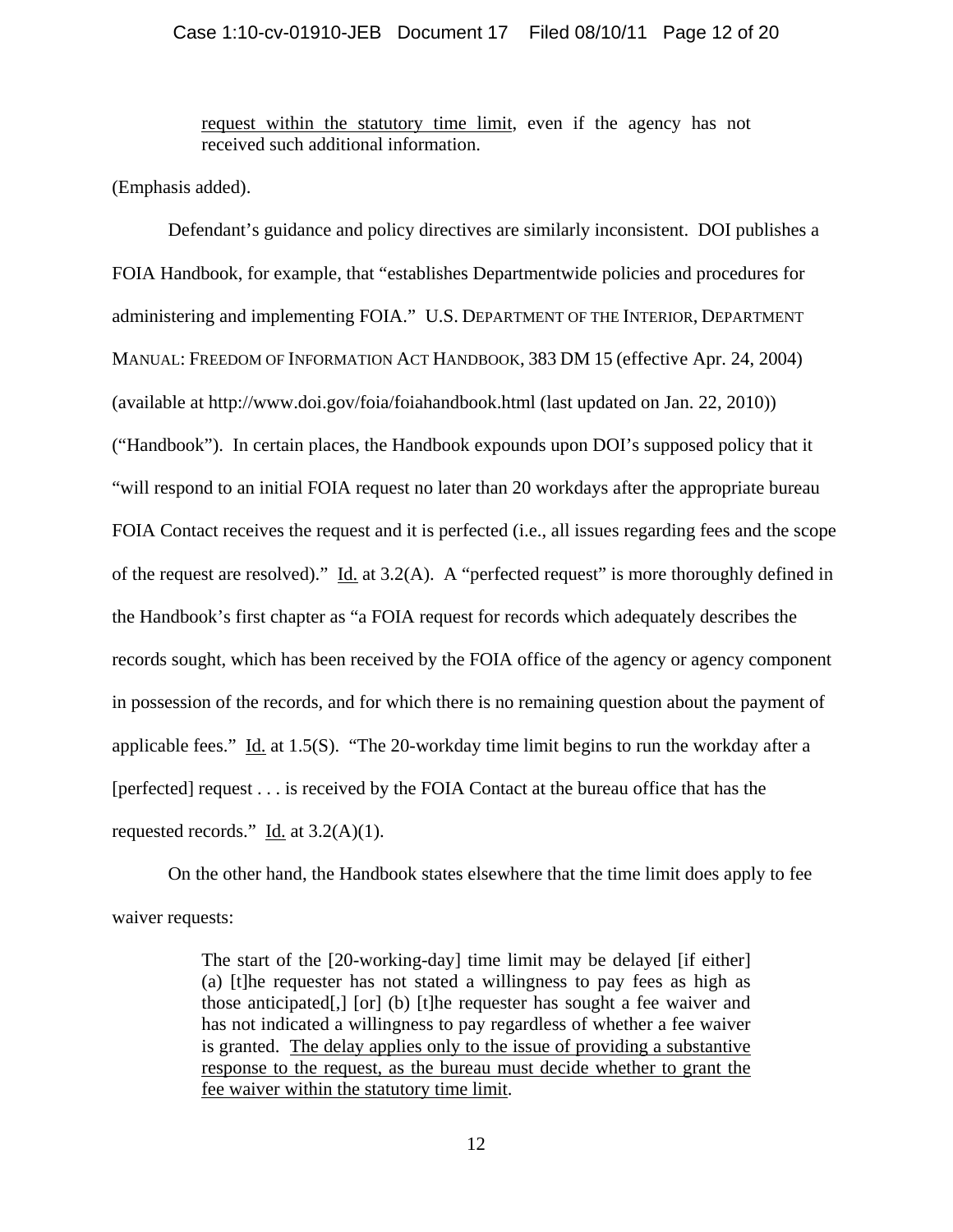## Case 1:10-cv-01910-JEB Document 17 Filed 08/10/11 Page 13 of 20

Id. at  $3.2(A)(3)$  (emphasis added). Indeed, "[t]he office handling the request . . . is responsible for . . . [m]aking determinations on fee waiver . . . requests within the statutory time limits." Id. at 3.18(B). Once again, a "bureau will not start processing a request until [all] fee issue[s have] been resolved," but "the bureau must make a determination on [a] fee waiver request within 20 workdays . . . ." Id. at 4.11.

 As a result, even if DOI's guidelines and regulations were not at odds with the 2007 Amendments, the Court would have difficulty determining which to follow and which to ignore.

#### D. NPS's Administrative Action

 Despite the existence of the 2007 Amendments and the inherent contradictions in its own regulations, Defendant nonetheless argues that it has correctly handled Plaintiff's FOIA request here. Defendant first asserts that, under DOI's 2002 regulations, Plaintiff never submitted a "perfected" FOIA request, and thus the statutory time limit never started to run. See Def. Mot. at 10. Even if the time limit did start, Defendant also argues, its December 4 Letter actually constituted a rejection of Plaintiff's fee-waiver request. Id. It thus acted in a timely fashion. Or, in the alternative, Defendant claims that the December 4 Letter tolled the time limit indefinitely until any lingering fee issues were sufficiently resolved. See id. at 11 ("At that point, the twenty (20) working day time was tolled until the fee waiver issue was resolved."); see also Def. Reply at 3 ("Plaintiff['s] failure to provide meaningful facts to support his claim for a fee waiver is the **only** reason for tolling the time.") (emphasis in original). Finally, at the hearing, Defendant took the position that "exceptional circumstances" existed to justify the delay in its determination.

 None of these arguments, singly or in concert, holds up. First, the 2002 regulations do not trump the 2007 Amendments. Where Defendant relies on a "perfecting" rationale or a tolling theory that is contrary to the Amendments, it cannot prevail. Second, even if the December 4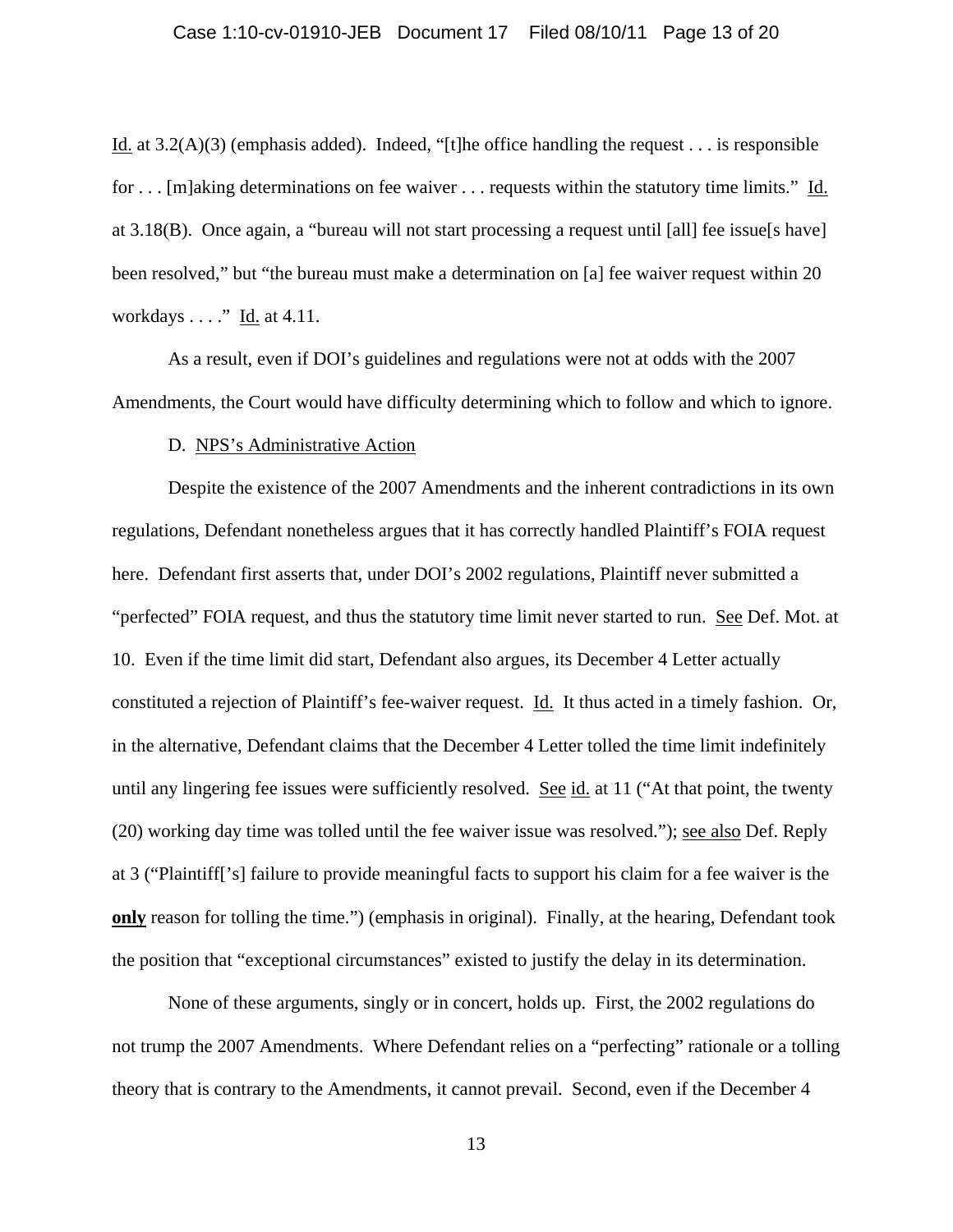## Case 1:10-cv-01910-JEB Document 17 Filed 08/10/11 Page 14 of 20

Letter marks a timely rejection of Plaintiff's initial request – which it does not – Defendant offers no explanation that it timely handled Plaintiff's appeal. Finally, the exceptional-circumstances position is supported by neither the statute nor the record of this case.

## 1. Chevron *Analysis*

 The first question, therefore, is how to interpret the 2002 regulations in light of the 2007 Amendments. (To even embark on this analysis, the Court must cherry-pick regulations Defendant likes and ignore the aforementioned inconsistencies.) "[F]or regulations to be valid they must be consistent with the statute under which they were promulgated." Ashton v. Pierce, 716 F.2d 56, 60 (D.C. Cir. 1983) (internal quotation marks omitted). An agency's regulations "must be found to be consistent with the [C]ongressional purposes underlying the authorizing statute." Planned Parenthood Federation of America, Inc. v. Heckler, 712 F.2d 650, 655 (D.C. Cir. 1983); see also Morton v. Ruiz, 415 U.S. 199, 237 (1974); Red Lion Broadcasting Co. v. FCC, 395 U.S. 367, 381 (1969). "[R]egulations can be sustained only if th[e] 'reviewing court [is] reasonably able to conclude that the grant of authority contemplates the regulations [at] issue.'" Heckler, 712 F.2d at 655 (quoting Chrysler Corp. v. Brown*,* 441 U.S. 281, 308 (1979)). It is thus "[a]n essential function of the reviewing court . . . to guard against bureaucratic excesses by ensuring that administrative agencies remain within the bounds of their delegated authority." Id.

 In Chevron, U.S.A., Inc. v. Natural Resources Defense Council, Inc., 467 U.S. 837 (1984), the Supreme Court outlined the process courts must follow when reviewing an agency's interpretation of a statute. See also Village of Barrington, Ill. v. Surface Transp. Bd., 636 F.3d 650 (D.C. Cir. 2011) (applying Chevron). Challenges to agency interpretations are typically seen in litigation under the Administrative Procedure Act, as the APA expressly provides for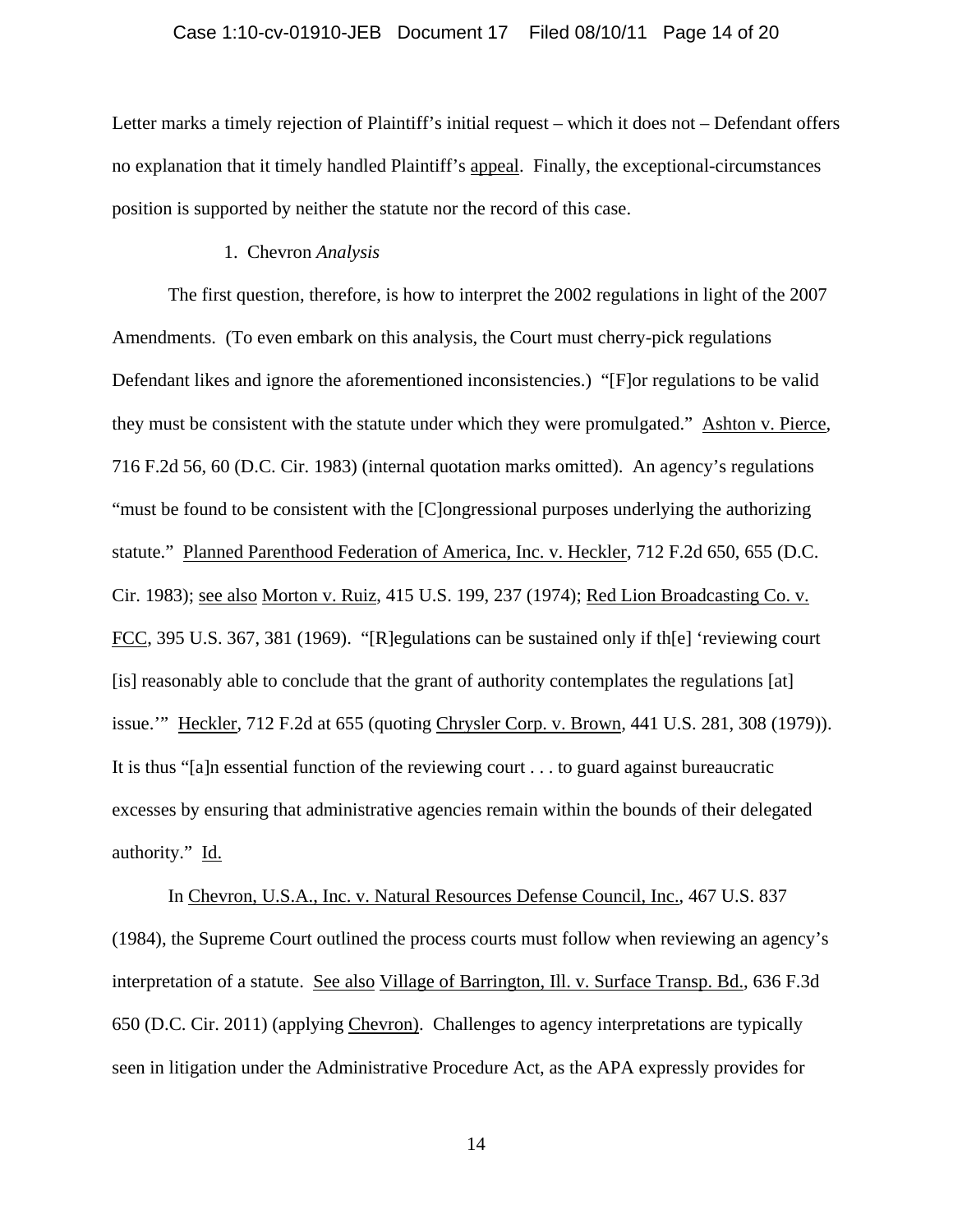## Case 1:10-cv-01910-JEB Document 17 Filed 08/10/11 Page 15 of 20

such judicial review. See 5 U.S.C. § 706. The Chevron analysis is equally applicable to FOIA cases, however, because "the relief available under FOIA is of the 'same genre' as the relief available under the APA." Feinman v. F.B.I., 713 F. Supp. 2d 70, 78 (D.D.C. 2010) (quoting Garcia v. Vilsack, 563 F.3d 519, 522 (D.C. Cir. 2009)).

 The Chevron standard employs a two-tiered analysis. Under the first step ("Chevron Step One"), courts must "look[] to whether Congress has 'directly addressed the precise question at issue[,]' since a court must ensure that an agency gives effect to 'the unambiguously expressed intent of Congress.'" Career College Ass'n v. Duncan, No. 11-138, 2011 WL 2690406, at \*5 (D.D.C. July 12, 2011) (quoting Chevron*,* 467 U.S. at 842–43).

 If Congress did not unambiguously express its intent, courts will proceed to the second phase of the Chevron test ("Chevron Step Two"). Id. Under Chevron Step Two, a court "must determine the level of deference due to the agency's interpretation of the laws it administers." Id. at \*6; see also Mount Royal Joint Venture v. Kempthorne, 477 F.3d 745, 754 (D.C. Cir. 2007). Where an agency promulgates its interpretation through notice-and-comment rulemaking, courts typically give the agency's interpretation "Chevron deference." Kempthorne, 477 F.3d at 754; see also United States v. Mead Corp., 533 U.S. 218, 230-31 (2001). In other words, a court "determine[s] whether [an agency's] interpretation is 'permissible' or 'reasonable,' . . . giving 'controlling weight' to the agency's interpretation unless it is 'arbitrary, capricious, or manifestly contrary to the statute.'" Kempthorne, 477 F.3d at 754 (quoting Chevron, 467 U.S. at 843-44) (internal citation omitted).

Under Chevron Step One, courts "employ<sup>[]</sup> traditional tools of statutory construction," 467 U.S. at 843 n.9, "to determine whether Congress has 'unambiguously foreclosed the agency's statutory interpretation." Village of Barrington, 636 F.3d at 659 (quoting Catawba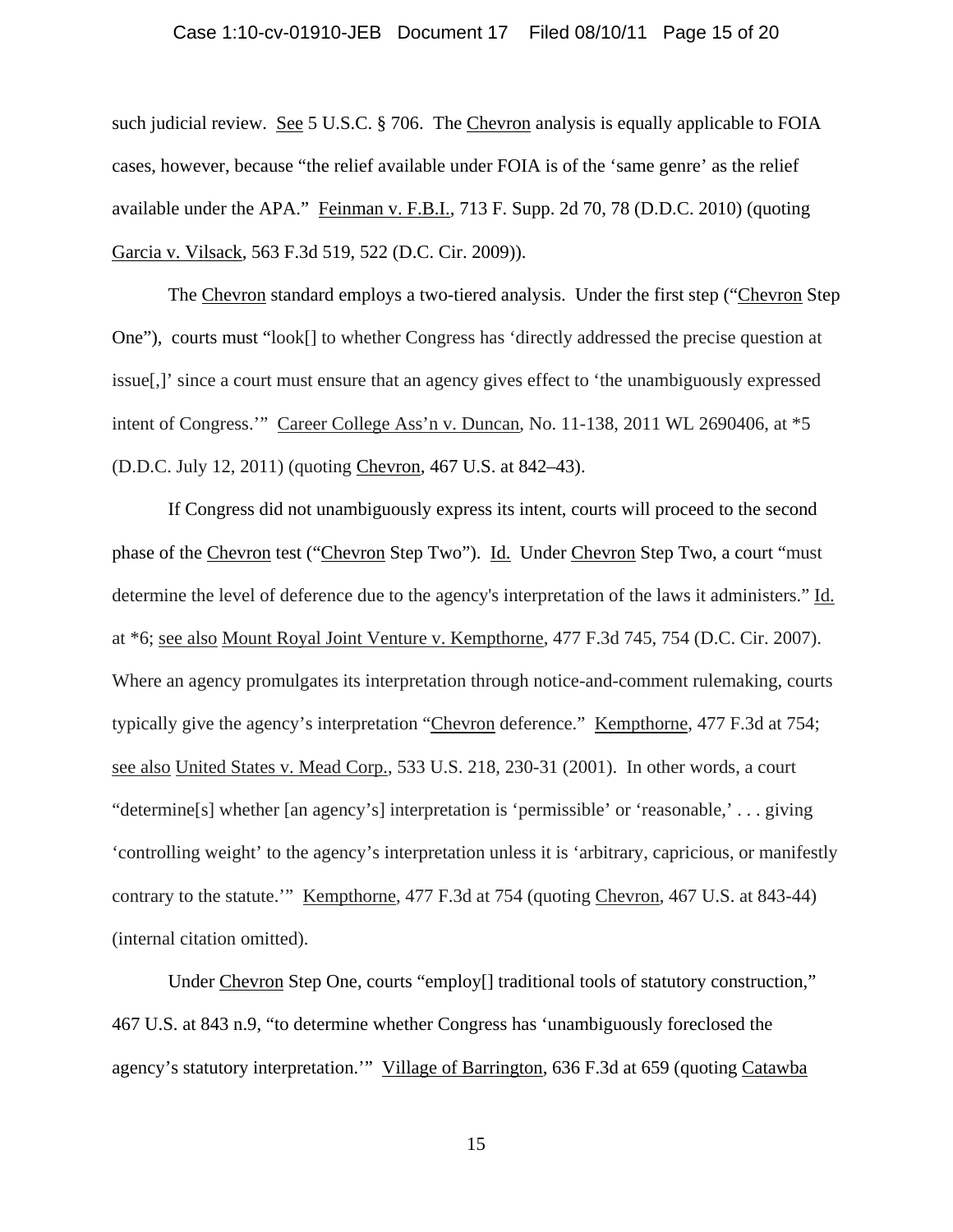## Case 1:10-cv-01910-JEB Document 17 Filed 08/10/11 Page 16 of 20

County, N.C. v. EPA, 571 F.3d 20, 35 (D.C. Cir. 2009)). "Congress may have done so . . . either by prescribing a precise course of conduct other than the one chosen by the agency, or by granting the agency a range of interpretive discretion that the agency has clearly exceeded." Id. At this stage, courts afford an agency's interpretation no special deference: "[I]f the agency has either violated Congress's precise instructions or exceeded the statute's clear boundaries then, as Chevron puts it, 'that is the end of the matter' – the agency's interpretation is unlawful"  $\underline{Id}$  at 660 (quoting Chevron, 467 U.S. at 842).

Traditional tools of statutory interpretation include analysis of the statutory text, legislative history, and structure. Alliance for Natural Health U.S. v. Sebelius, No. 09-1523, 2011 WL 1296888, at \*11 (D.D.C. Apr. 6, 2011). "[T]he meaning of statutory language, plain or not, depends on context." Holloway v. United States, 526 U.S. 1, 7 (1999) (citation omitted). It is thus "'a fundamental canon of statutory construction that the words of a statute must be read . . . with a view to their place in the overall statutory scheme.'" ArQule, Inc. v. Kappos, No. 10- 1904, 2011 WL 2469826, at \*5 (D.D.C. June 22, 2011) (quoting Davis v. Mich. Dep't of Treasury, 489 U.S. 803, 809 (1989)). An equally ensconced canon of statutory construction requires courts "'to construe related statutory provisions in similar fashion.'" Id. at \*7 (quoting United States v. Delgado-Garcia, 374 F.3d 1337, 1347 (D.C. Cir. 2004)). Additionally, a "'fundamental canon of statutory construction is that, unless otherwise defined, words will be interpreted as taking their ordinary, contemporary, common meaning." Id. at \*5 (quoting Perrin v. United States, 444 U.S. 37, 42 (1979)).

 The Court in this case need not look beyond Step One. This is because the language of the FOIA statute and the 2007 Amendments is unambiguous. A determination must be made within 20 working days; to the extent tolling is possible, under the 2007 Amendments a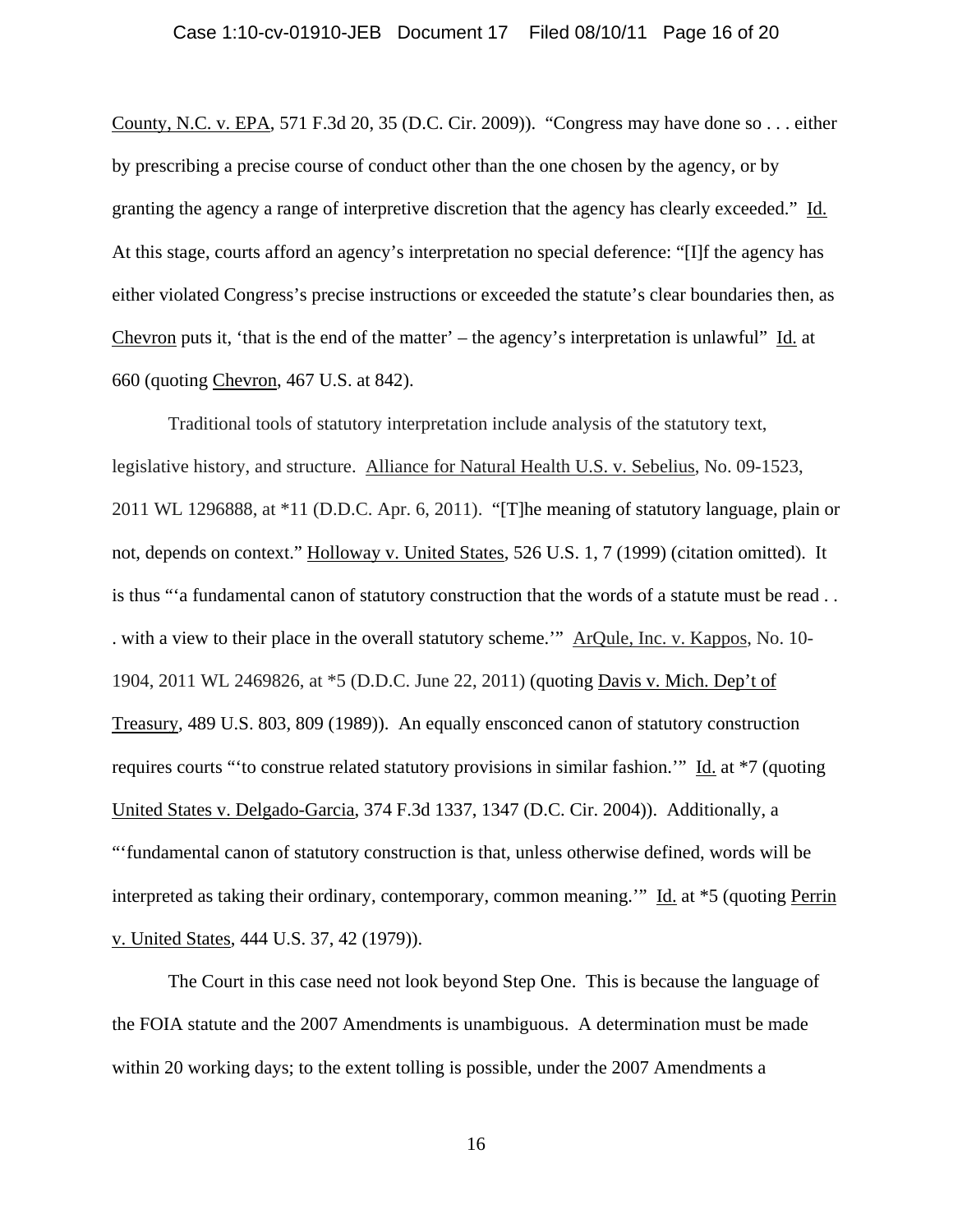## Case 1:10-cv-01910-JEB Document 17 Filed 08/10/11 Page 17 of 20

requester's response to an agency's request for information or clarification "ends the tolling period." 5 U.S.C. § 552(a)(6)(A)(ii)(II) (emphasis added). DOI's assertion that its regulations permit indefinite tolling must yield to the unequivocal expression of Congress's intent. Where Congress has addressed the precise question at issue, Defendant's regulations cannot contradict it. In this case, Defendant asked on December 4, 2009, for further information regarding Plaintiff's fee-waiver request. Plaintiff provided that three days later. No determination was then made for over eight more months. Because this plainly violates the 2007 Amendments' proscriptions, Defendant cannot assess fees here.

 If Defendant is claiming that no tolling is necessary because the clock does not even begin to run until "perfection," see Handbook at 1.5(S), the legislative history of the 2007 Amendments undermines such an argument. As noted, Congress was motivated in passing the 2007 Amendments to curtail lengthy delays by agencies processing FOIA requests. Defendant's position is not only contrary to Congressional intent, but it also makes surplusage of the 2007 Amendments' entire 143-word addition to 5 U.S.C. §  $552(a)(6)(A)(ii)$ . Because Defendant's proffered interpretation would require all issues regarding fee assessment to be resolved prior to even starting the 20-working-day time limit, it follows that there would never be a need to clarify fee issues once the time limit did commence; this necessarily must have already taken place. Such a contradiction with the statute cannot pass muster.

 Such a position is even more curious because Defendant's own regulations and internal memoranda explicitly acknowledge, in at least four instances, that the statutory time limit does in fact apply to fee-waiver requests. See 43 C.F.R. 2.19(a) ("[T]he bureau must make a determination on [a] fee waiver request within the statutory time limit."); Handbook at  $3.2(A)(3)(b)$  ("[A] bureau must decide whether to grant [a] fee waiver request within the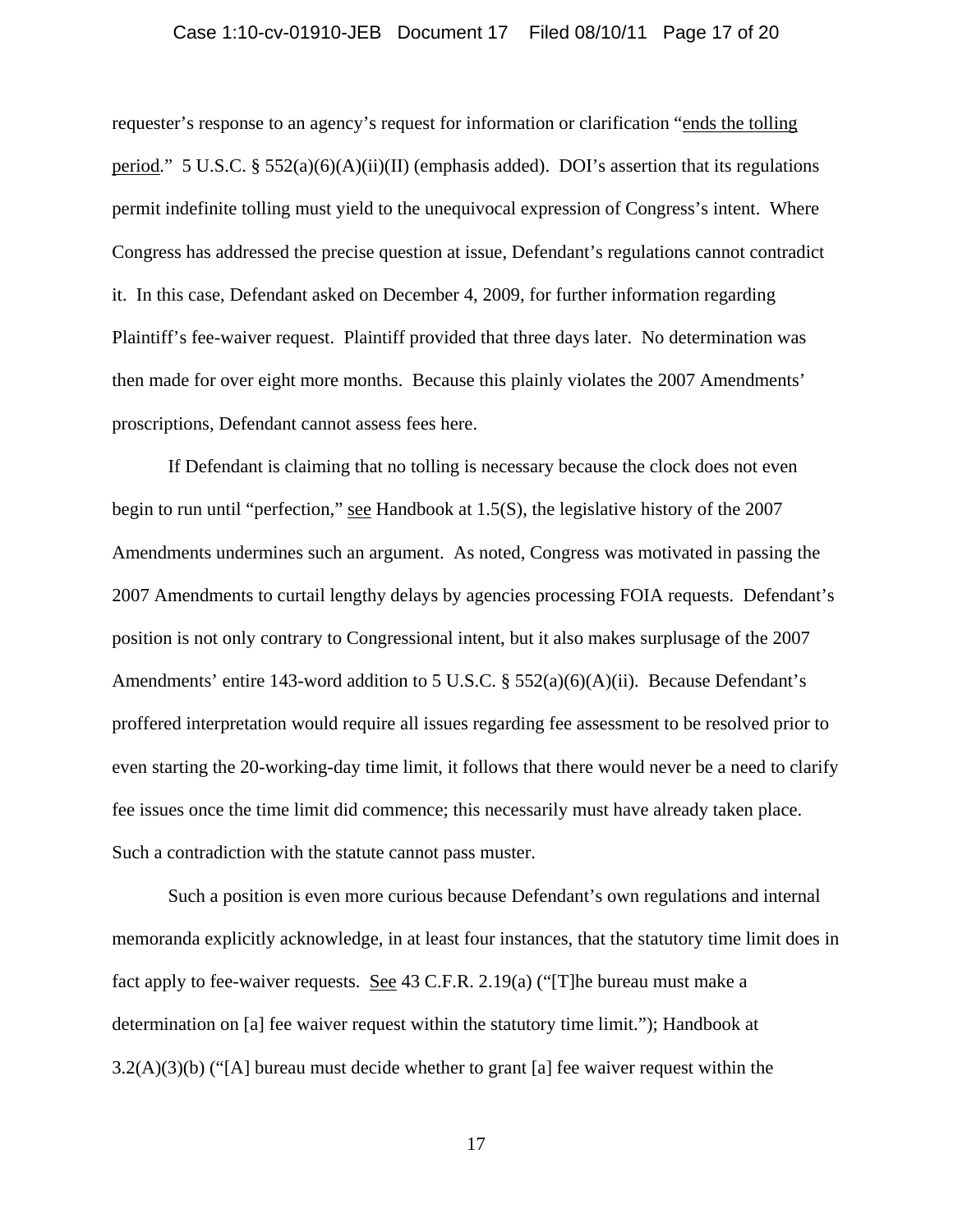## Case 1:10-cv-01910-JEB Document 17 Filed 08/10/11 Page 18 of 20

statutory time limit."); id. at 3.18(B) (requiring "determinations on fee waiver . . . requests" to be made "within the statutory time limits."); id. at 4.11 ("[I]f the requester has asked for a fee waiver, the bureau must make a determination on the fee waiver request within 20 workdays"). In passing the 2007 Amendments, Congress did more than "address[] the precise question at issue" here, Chevron, 467 U.S. at 843; indeed, this "precise question" served as an impetus for the Amendments' enactment.

#### 2. *Other Arguments*

 Defendant next maintains that, even if the statutory time limit did apply to Plaintiff's November 17 Request, Defendant timely denied the Request in its December 4 Letter. This argument appears for the first time in Defendant's pleadings and was never raised in its correspondence with Plaintiff. The Court may not entertain litigation positions newly adopted by Defendant after Plaintiff filed suit; even if it could, the Letter does not qualify as a denial under Defendant's own regulations.

 Where DOI denies requests for fee waivers, its regulations state that it must notify requesters, in writing, of the following:

- (1) The basis for the denial, including a full explanation of why your fee waiver request did not meet DOI's fee waiver criteria[;]
- (2) The name(s) and title(s) and position(s) of each person responsible for the denial;
- (3) The name and title of the Office of the Solicitor attorney consulted; and
- (4) A statement that the denial may be appealed within 30 workdays after the date of the denial letter to the FOIA Appeals Officer[.]

§ 2.19(c). The December 4 Letter contains, at best, information sufficient to satisfy one of these four criteria.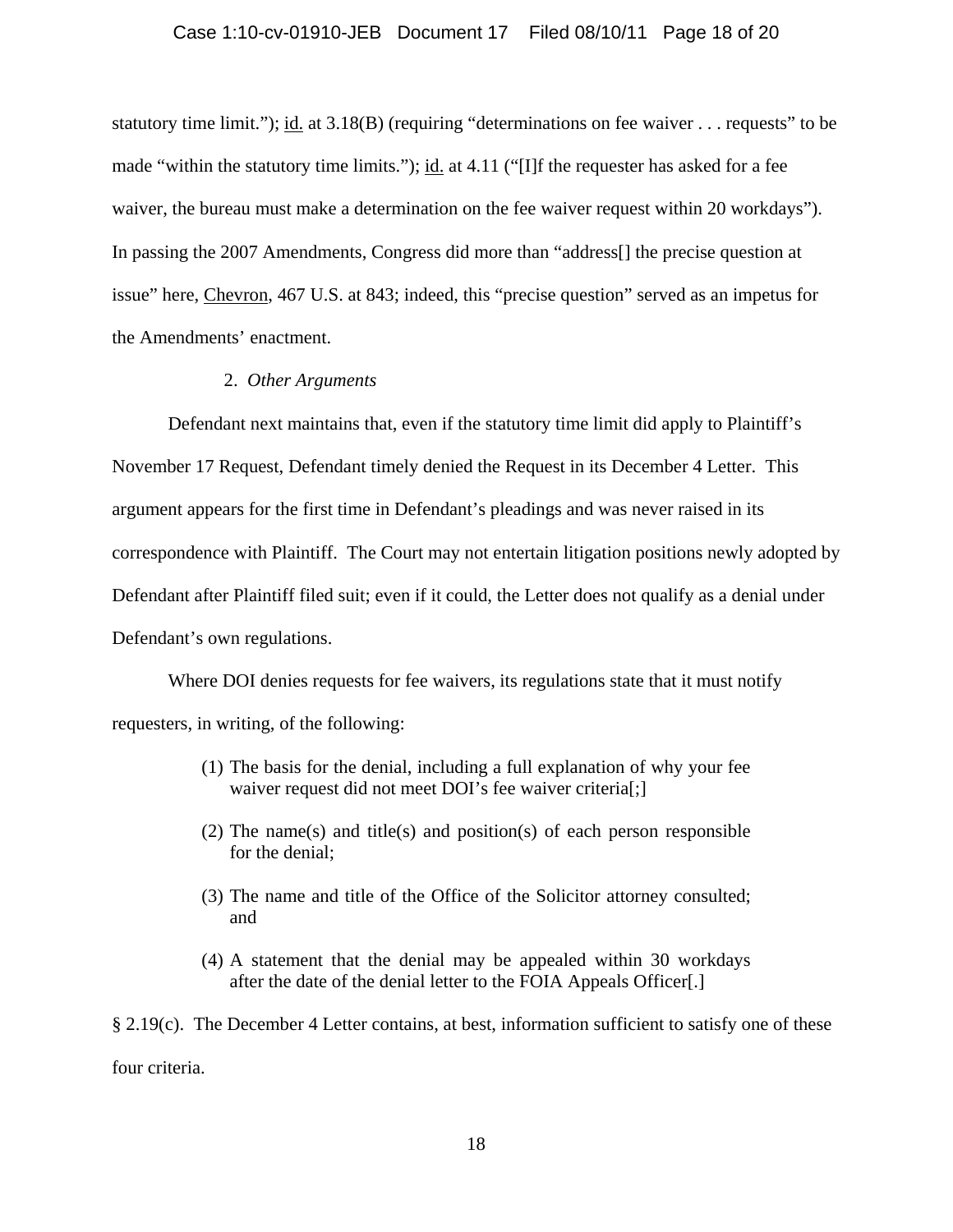## Case 1:10-cv-01910-JEB Document 17 Filed 08/10/11 Page 19 of 20

 The language within the four corners of the Letter itself moreover belies Defendant's position. Although the Letter does state that the information Plaintiff provided in his Request "is not sufficient justification to qualify for a fee waiver," it asks Plaintiff to "assist [NPS] in making a decision on [his] request for a fee waiver." Id. at 5. It additionally informs Plaintiff that NPS must hear from him "within 20 work days . . . [or NPS] will deny [Plaintiff's] fee waiver request . . . ." Id. at 6 (emphasis added). Such language is exclusively indicative of an event that has not yet occurred; it discusses the possibility of a future denial and what can be done to avoid it. The Letter is thus obviously not a denial itself.

 Even if the December 4 Letter somehow did act as a denial, Defendant still could not prevail. This is because, as it candidly conceded at the hearing, the 20-working-day time limit also applies to the agency's internal appeals process. It follows, at an absolute minimum, that Defendant exceeded its time limit with respect to Plaintiff's January 10, 2010, appeal, on which NPS did not reach a determination until seven months later, on August 17, 2010.

 Finally, Defendant argued at the hearing that exceptional circumstances existed surrounding Plaintiff's fee-waiver request, thus justifying extending the time limit for notifying him of its determination. First, this is an argument Defendant failed to make at the administrative level before Plaintiff brought suit, thus barring the Court's consideration of it now. Second, even at the hearing, Defendant never articulated what circumstances were "exceptional" in this seemingly routine case. Finally, such an argument fails because it conflicts with 43 C.F.R. § 2.13(d), which states that a "bureau may not take an extension of time to decide whether to grant a request for a fee waiver."